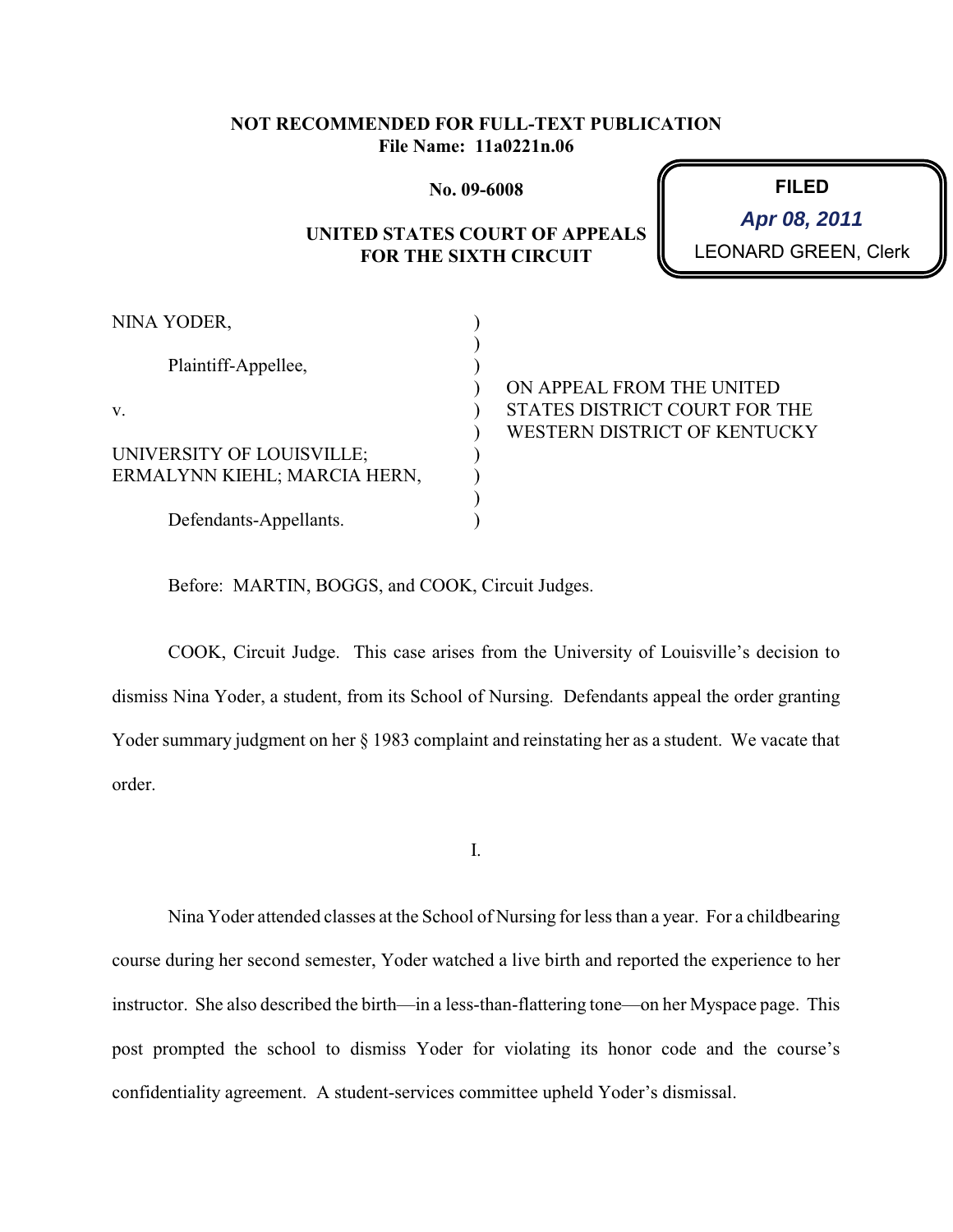## No. 09-6008 *Yoder v. Univ. of Louisville, et al.*

Yoder took no further action within the university but filed a § 1983 suit against the university and two of its officials. She alleged First and Fourteenth Amendment violations and sought both damages and injunctive relief, including reinstatement in the nursing program.

The district court granted Yoder summary judgment, though not on her First and Fourteenth Amendment claims. Rather, the court characterized the case as "present[ing] a matter of contract interpretation," held that Yoder did not violate either the honor code or the confidentiality agreement, and concluded that the university lacked any reason to dismiss her. *Yoder v. Univ. of Louisville*, No. 3:09-CV-205-S, 2009 WL 2406235, at \*6–7 (W.D. Ky. Aug. 3, 2009). The court then ordered the university to reinstate Yoder as a nursing student. *Id.* at \*7. It declined, however, to address the university's liability for § 1983 damages "[b]ecause Yoder succeed[ed] on her motion for summary judgment on nonconstitutional grounds." *Id*. We review the district court's decision de novo.<sup>1</sup> *Jones v. Muskegon Cnty.*, 625 F.3d 935, 940 (6th Cir. 2010).

#### II.

Defendants contend that the district court erroneously awarded Yoder summary judgment and injunctive relief for breach of contract because she failed to allege such a claim or establish that theory at summary judgment. We agree.

Yoder argues that we should review the district court's order for an abuse of discretion <sup>1</sup> because it awarded her *preliminary* injunctive relief. She is mistaken: the district court granted her summary judgment and awarded her *permanent* injunctive relief, a decision that warrants de novo review.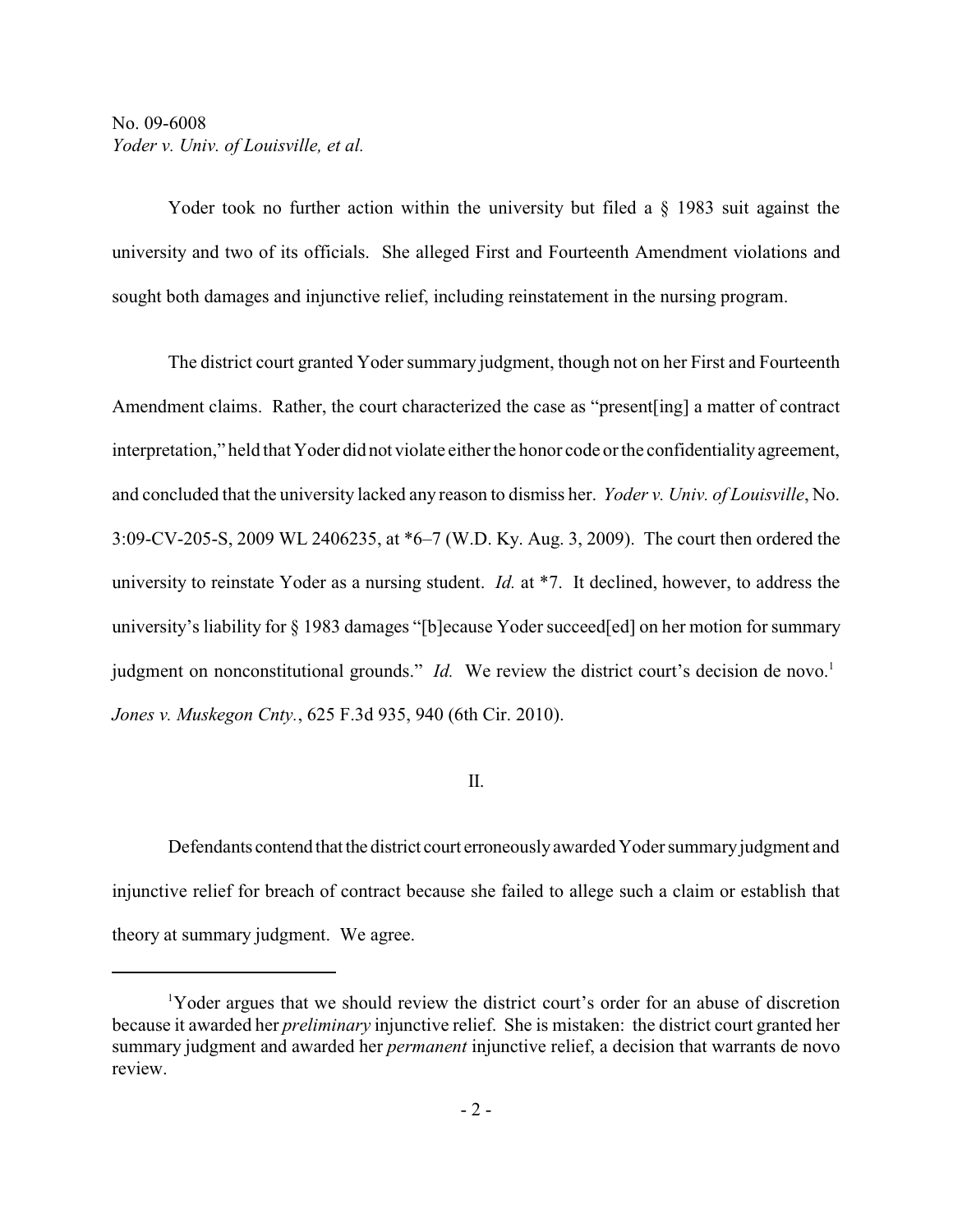## No. 09-6008 *Yoder v. Univ. of Louisville, et al.*

Though neither party cites Rule 54, it governs here. Except in the case of default judgment, Rule 54(c) instructs district courts to "grant the reliefto which each party is entitled, even if the party has not demanded that relief in its pleadings." Fed. R. Civ. P. 54(c). This rule affords district courts flexibility in crafting relief so that a plaintiff may recover on a valid claim, regardless of counsel's pleading errors. *See Colonial Refrigerated Transp., Inc. v. Worsham*, 705 F.2d 821, 825 (6th Cir. 1983). But a plaintiff may obtain relief on an unpleaded theory of recovery only if he proves that theory, he bases it on the wrongful act alleged in the complaint, and the defendant receives fair notice of the theory. *Bluegrass Ctr., LLC v. U.S. Intec, Inc.*, 49 F. App'x 25, 31 (6th Cir. 2002) (per curiam); *see also Evans Prods. Co. v. W. Am. Ins. Co.*, 736 F.2d 920, 923 (3d Cir. 1984) ("[Rule 54(c)] permits relief based on a particular theory of relief only if that theory was squarely presented and litigated by the parties at some stage or other of the proceedings.").

The grant of summary judgment here—and the corresponding injunction—falls outside the authority permitted by Rule 54(c). The district court seemingly awarded Yoder relief on a breach of contract theory—not her alleged constitutional claims. Yet Yoder neither alleged breach of contract nor attempted to establish entitlement to summaryjudgment on that theory. Moreover, even had she pleaded breach of contract, the court's reasoning fails to justify relief on such a theory. The court did not find, for example, that (1) Yoder and the university entered into a contract; (2) the contract required her to comply with the honor code and the confidentiality agreement; and (3) the university breached the contract when it dismissed her. In short, the parties never litigated a breach of contract claim. *Cf. Bluegrass Ctr., LLC*, 49 F. App'x at 31.